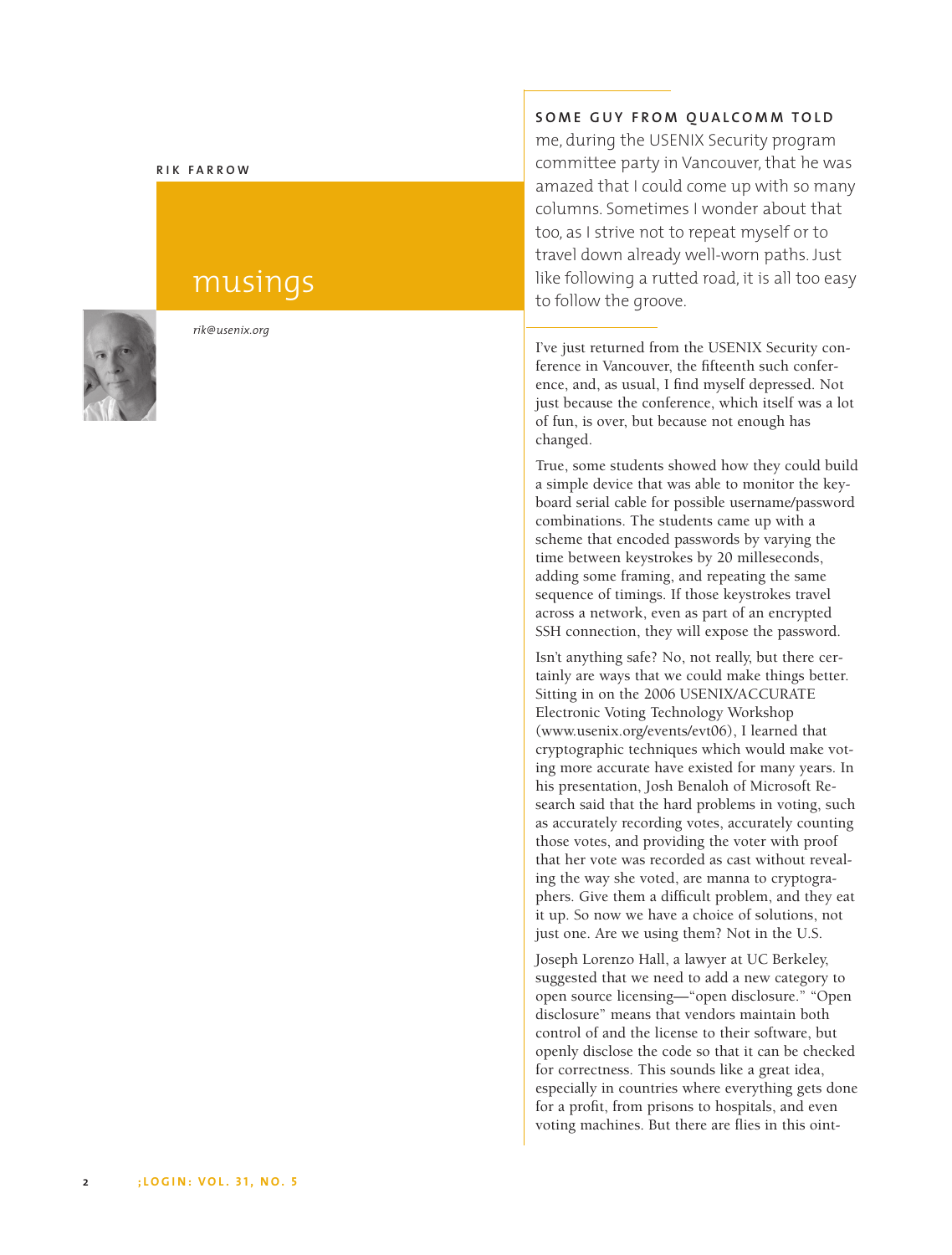ment, as some voting vendors' code is so ugly that they would likely drop out of the business sooner than reveal their code. As he said this, I heard mumblings in the room from people who had actually had permission to audit DRE (Direct Recording Election) machine code, quietly agreeing with him about the crappiness of the code used in popular voting machines.

Another talk really knocked my socks off (yes, I was wearing shoes). Ka-Ping Yee, also of UC Berkeley, talked about work he had done with David Wagner, Marti Hearst, and Steve Bellovin to create voting software. They had split the voting code into two parts: the set of images that represent the ballots and screens that make up the user interface, and the code that interprets the voter's input. Each image, representing a particular contest for, say, corporate commissioners, can be rendered in advance, tested, approved, and digitally signed. The logic that ties the images together, creating a flow from one screen to the next, can also be verfied through testing. Sounds pretty simple, and it actually is. Instead of the 31,000+ lines of C++ code sitting on top of the Microsoft Foundation Libraries and Windows CE that's found in Diebold's DRE system, Ping and his friends wrote their functional e-voting software in 293 lines of Python and just a couple of libraries. Hmmm, seems like that just might be short enough to audit.

There was much more going on during EVT 2006: read the summaries in this issue of *;login:*. I left knowing that it was definitely possible to create trustworthy voting systems and that Europe, Australia, India, and other countries had successfully worked with e-voting systems, but my own country, the U.S., had decided to stick with systems known to be broken or ones still sealed in secrecy.

## **Illumination**

There were certainly bright notes during the Security conference: for instance, Andy Ozment presented a paper showing that code, at least OpenBSD code, actually has been getting better. He and Stuart Schechter showed that most of the security problems found in OpenBSD came from code inherited when OpenBSD was forked from NetBSD. These bugs continued to be found for many years, while a much smaller amount of new code was found to contain bugs as well. Finally, a ray of hope, and one that might apply to other code bases as well.

But I'm still depressed. Unsurprisingly, no new technique for guaranteeing the security of any computer system appeared. Instead, we are besieged by growing complexity. Sure, you can still strip down a UNIX, Linux, or BSD system to its bare minimum and reduce your risk factor enormously. The version of Linux to be used in the One Laptop per Child (laptop.org) project will be extremely stripped-down, as befits an OS designed for a single hardware target (no extra device drivers) to be used by children, with no system administration needed. There are still some floppy-disk versions of UNIX-like operating systems around, and many more that fit into small (16MB) flash devices. These come close.

But when I run a process listing on a Linux, Mac, or Windows system, I am astounded at the number of processes and dismayed at the number of processes I don't recall enabling or needing. The complexity of desktop systems has grown along with the apparent need to coddle the user. Oh, I guess I should write "improve the user's experience." While it is true that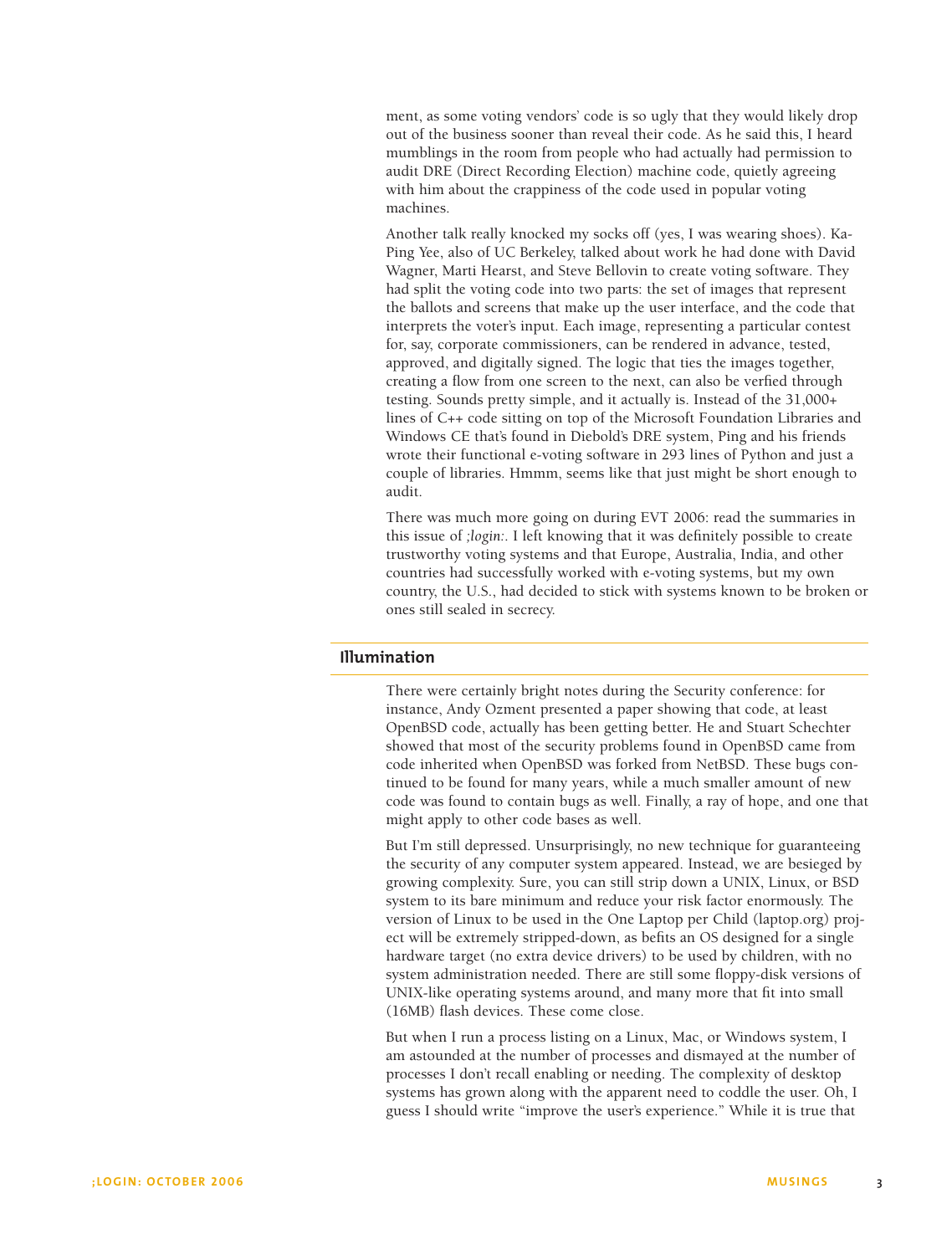automounting a CD and popping open a file browser or music player is a nice feature, it still represents complexity and provides an attacker with the ability to execute commands as the currently logged-in user. If you wonder if this ever happens, just consider the Sony BMG debacle of late 2005, when it was disclosed that millions of Windows systems had a filehiding rootkit installed in the name of digital rights management (DRM). Ed Felten of Princeton provided a great synopsis of why many vendors do the wrong thing, while Apple has managed to do the right thing with their DRM. And Felten's student, Alex Halderman, gave us the details of the rootkit.

Please do not think that because you use Linux, BSD, or Mac OS X you are not vulnerable. During Black Hat, a conference occurring simultaneously with Security '06 (too bad), two researchers displayed a wireless hack that affects most Wi-Fi devices based on Atheros chips and demonstrated it on Mac OS X Tiger—just because of the perceived security of that OS. No OS is immune to faults, but some systems will have fewer faults than others.

### **Lineup**

In this issue, we lead off with Steve Johnson. In the June '06 issue of *;login:* I mentioned that Steve had found some surprising performance results when he experimented with data locality. Keeping often-referenced elements close together, in structures, has become a mantra in modern programming (see Spinellis in the April 2006 *;login:*), but Steve clearly shows that this may not be the best strategy. Programmers (and system designers), take note!

Mike Howard sounds off next with a response to Luke Kanies's article (*;login:*, April 2006) about Ruby. Mike considers Python nearly as objectoriented (completely so in v2) as Ruby, with many of the same features as Ruby but more maturity.

In the Sysadmin section, Mark Burgess continues his series on configuration management. He is followed by Brad Knowles, who discusses in detail the state of NTP, providing excellent advice about the appropriate use of NTP and stratum one and two timeservers.

The Technology section brings something for which I have been searching: a discussion of CPU and system technology designed to deal with the large difference between CPU and memory speed. Richard McDougall and James Laudon write about Sun's new T1 CPU architecture. In a computing world dominated by Intel and AMD, Sun has taken a very different tack, reverting to an earlier processor design, then building an eight-core, multi-threaded system. The T1 architecture provides some very significant throughput gains in applications that already have many threads, such as Apache and Oracle, while using much less power (and producing less waste heat) than their powerful competitors' chips. People whose applications match this processor's strengths owe it to themselves (and their energy budgets) to take a close look at this technology.

Timo Sivonen then explores two techniques for using encrypted file systems within FreeBSD. Timo explains how he tried two GEOM encryption facilities, GBDE and GELI, and compared their performance, including the use of different encryption algorithms.

In the Network section, Mike Freedman writes about OASIS, a system for automating server selection. Like two articles that appeared in the June '06